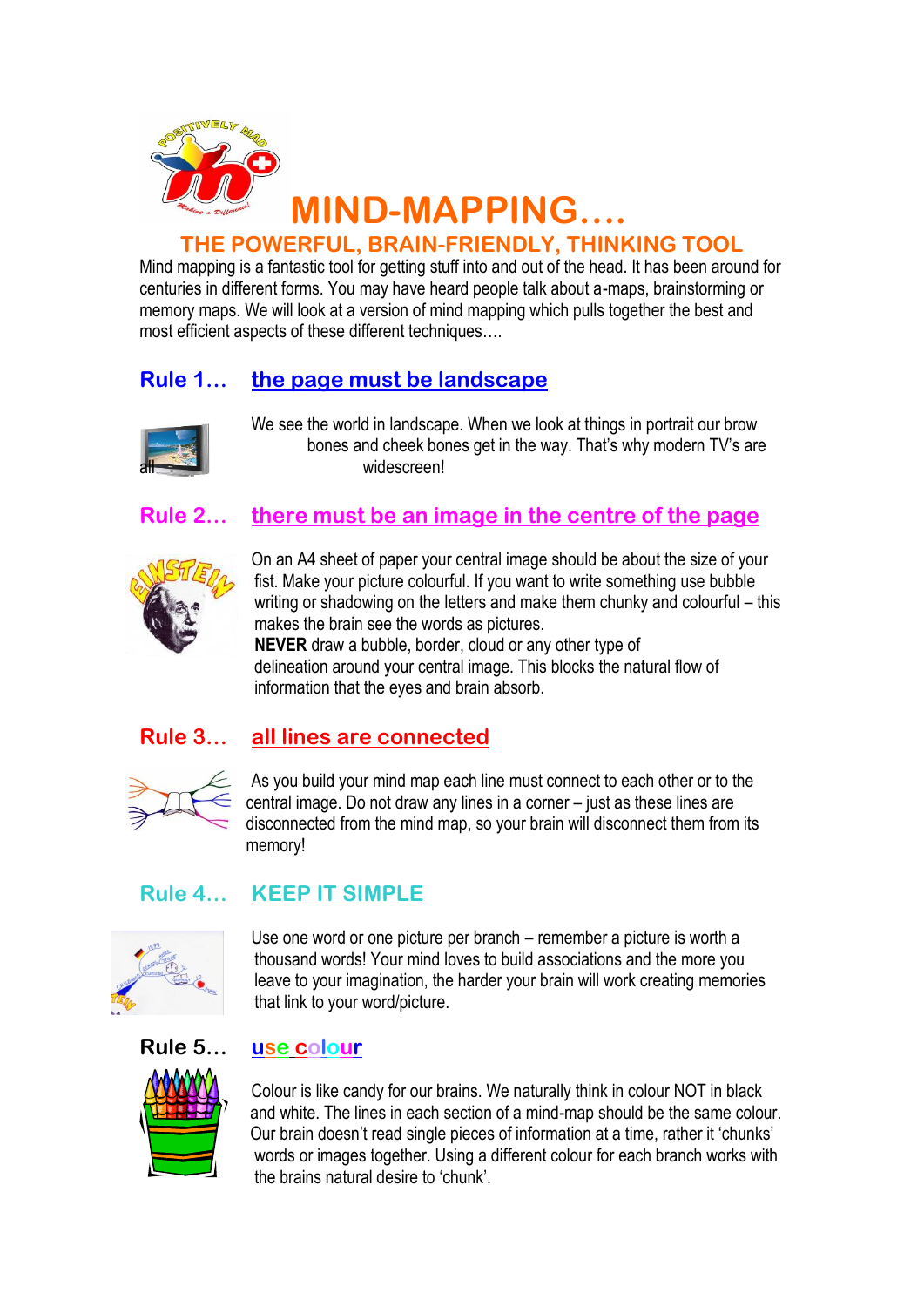

Let's have a look at how to create a mind map as a memory tool. We'll do one together about Einstein….

# **STEP 1… start with a body of text**

#### **Albert Einstein**

Einstein was born in Germany in 1879. As a child, Albert hated school and his teachers thought he was rather "stupid". In fact he was asked to leave school because his teachers found him disruptive. He was a very curious child and wanted to know how everything worked. When he was five years old, his father gave him a compass, which he loved and took apart to understand how it worked. When he was 12 he was given a geometry book, which he read from cover to cover, and so began his love of maths.

## **step 2… Search for the key words**

#### **NB. Typically only 10% of the text is key words – words that are essential for understanding.**

#### **Albert Einstein**

Einstein was born in Germany in 1879. As a child, Albert hated school and his teachers thought he was rather "stupid". In fact he was asked to leave school because his teachers found him disruptive. He was a very curious child and wanted to know how everything worked. When he was five years old, his father gave him a compass, which he loved and took apart to understand how it worked. When he was 12 he was given a geometry book, which he read from cover to cover, and so began his love of maths.

#### **step 3… Create your central focus Making sure there is no border or bubble**



## **step 4… select your section headings**

These could simply be the paragraphs that you see in the text or, indeed chapter headings if you are doing a 'higher level' mind map. Alternatively, you can choose to divide the text into sections that make sense to you. These branches are triangular shaped going from large to small so your brain can focus down the path to find all the facts. Each one should be a different colour.